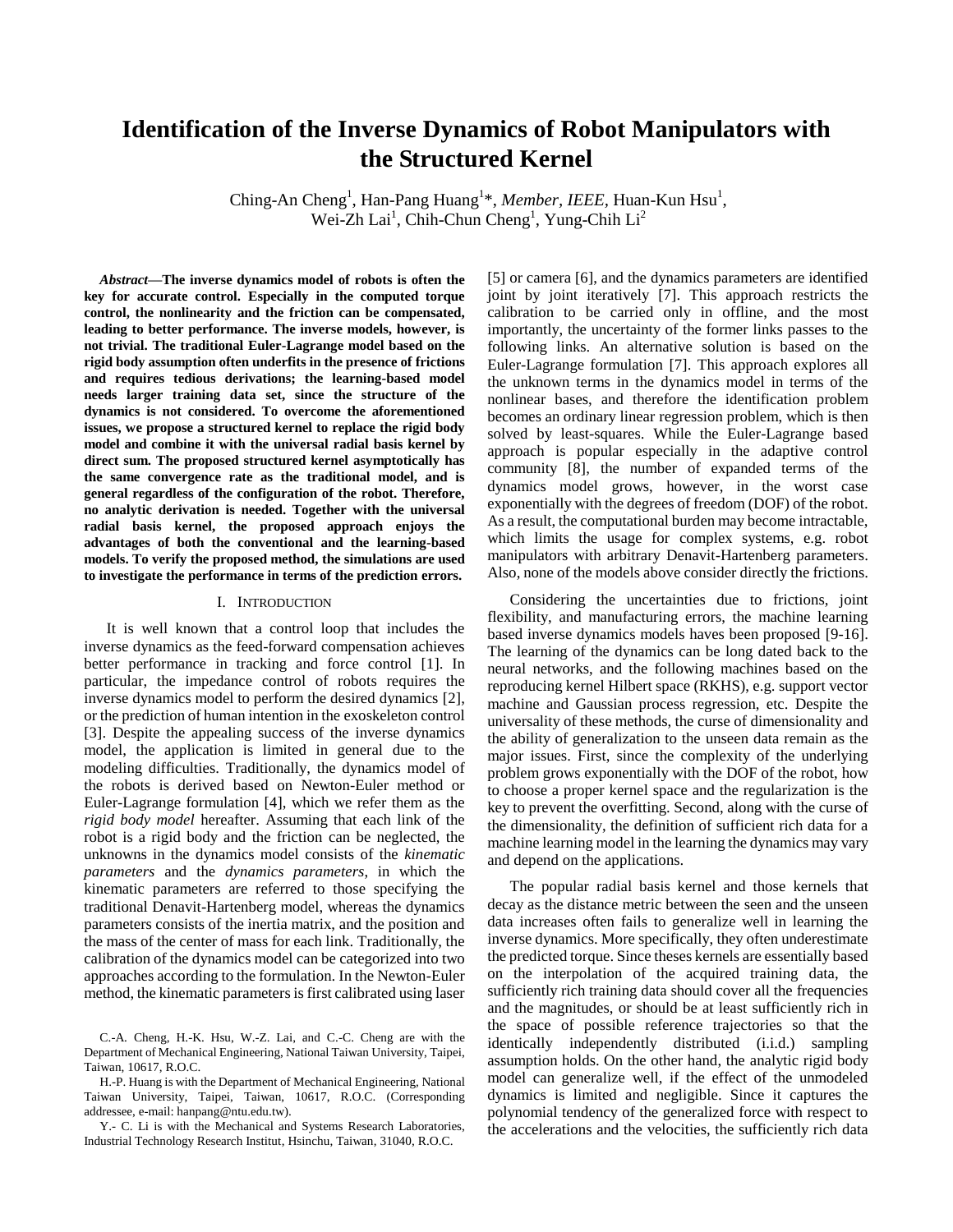do not require the trajectories of all frequencies and magnitudes. That is, the model can predict for the high-speed trajectory with large magnitude well even with limited training data.

Recently, Duy et al.[\[13\]](#page-5-9) showed that the prediction and the control is more accurate by incorporating both the rigid body model and the radial basis kernel compared to the model used only either of them alone, in which the rigid body model is derived based on the Euler-Lagrange method. Along with this trend, we too propose to use the fusion the two models here. Compared to [\[13\]](#page-5-9), no explicit derivation of the rigid body model is needed here. By formulating the proper RKHS, we can directly model the rigid body dynamics without referring to the Euler-Lagrange method, which is often tedious even with the symbolic mathematics toolbox. Also, we introduce an additional parameter to control the complexity of the overall model, so the model can regularize the learning in the presence of the curse of the dimensionality as the DOF increase. Since the proposed RKHS is radically the rigid body dynamics, it converges to the analytic model uniformly.

In summary, we introduce the new structured reproducing kernel and further, in a multiple kernel fashion, incorporate it with the universal radial basis kernel, which is used to model the nonlinear dynamics and the frictions. To verify the proposed kernel, we test the ability in the simulations. For the rest of this paper, it is organized as follows. Section [II](#page-1-0) shows the main result of this work, the explicit formulation of the kernel space, and Section [III](#page-3-0) shows how the multiple kernels is formulated to learn the inverse dynamics model with the standard kernel methods, such as support vector regression and kernel ridge regression. In Section [IV,](#page-3-1) the simulation results are presented, which is then discussed in Section [V.](#page-4-0)  Finally, we give a short conclusion in Section [VI.](#page-5-10)

## <span id="page-1-0"></span>II. REPRODUCING KERNEL HILBERT SPACE OF RIGID BODY DYNAMICS

By identifying the structure of the function space with Euler-Lagrange Method, the corresponding RKHS of the inverse dynamics can be derived. The objective, here, is to identify the smallest possible RKHS in the sense of dimensionality that includes the function space of the inverse dynamics. In this paper, we assume the robot is holonomic and serial with all rotary joints, but this framework can be easily extended to the cases with prismatic joints accordingly. We omitted here for the compactness. Also, we mention that the models of all the joints are learned independently.

## *A. The Euler-Lagrange Method*

We begin with analyzing the Euler-Lagrange formulation of the dynamics of the robot [\[7\]](#page-5-6). For a *N*-DOF robot, let  $q \in \mathbb{R}^N$  be the generalized coordinates, i.e. the joint angle for a rotary robot, and let

$$
T(q, \dot{q}) = \frac{1}{2} \dot{q}^T M(q) \dot{q}
$$
 (1)

$$
= \frac{1}{2} \dot{q}^{T} \sum_{i=1}^{N} \Big[ m_{i} J_{v_{i}}(q)^{T} J_{v_{i}}(q) + J_{\omega_{i}}(q)^{T} R_{i}(q) \Omega_{i} R_{i}(q)^{T} J_{\omega_{i}}(q) \Big] \dot{q}
$$

$$
U(q) = \sum_{i=1}^{N} -m_{i} g^{T} r_{ci}(q)
$$
(2)

be the kinematic energy and the potential energy respectively, where  $m_i$  is the mass,  $r_{ci}$  is the position of the center of the mass,  $\Omega_i$  is the inertia tensor matrix,  $J_{\nu_i}$  is the Jacobian matrix of linear velocity,  $J_{\omega_i}$  is the Jacobian matrix of angular velocity,  $R_i$  is the rotational matrix between the inertial frame to joint frame of link  $i$ , and  $g$  is the gravitational acceleration vector, and  $M(q) \in \mathbb{R}^{N \times N}$  is the generalized inertia matrix of the whole robot defined as in (1). With the kinematic energy and the potential energy, we define the Lagrangian as

$$
L := T - U \tag{3}
$$

The Euler-Lagrange equation shows the generalized force is actually the image of the Lagrangian under a linear map, i.e.

$$
(\frac{d}{dt}\frac{\partial}{\partial \dot{q}_n} - \frac{\partial}{\partial q_n})L = \tau_n, \qquad (4)
$$

where  $q_n$  is the *n*th generalized coordinate, and  $\tau_n$  is the *n*th generalized force. Or we can write it more compactly in the matrix form

$$
M(q)\ddot{q} + C(q,\dot{q})\dot{q} + G(q) = \tau , \qquad (5)
$$

where  $C(q , \dot q) \in \mathbb{R}^{\scriptscriptstyle N \times N}$ is the Coriolis/centrifugal matrix,  $G(q) \in \mathbb{R}^N$  is the gravitational term,  $\tau \in \mathbb{R}^N$  is the vector of generalized forces.

In the context of robotics, (5) are referred to the dynamics of Euler-Lagrange method, in contrast to the iterative Newton-Euler method. It can be shown that the unknowns in (5) including both the kinematic and dynamic parameters can be arranged in a linear regressor form, so they can be identified by the ordinary linear regression offline, or by the canonical adaptive law online. However, the number of the bases and the unknowns in the worst case grow exponentially with *N*, if there is no cancellation due to the zero terms in the kinematic parameters, e.g. zero link length, link offset in the Denavit-Hartenberg parameters. Also, the derivation of the exact formulation of (5) for general robots is actually intricate and computationally intractable even for the symbolic mathematics toolbox.

## *B. Reproducing Kernel Hilbert Space of Rigid Body Dynamics*

A RKSH $H$  [\[17\]](#page-5-11) is vector space of continuous functions with the reproducing property

$$
f(x) = \langle f, k_x \rangle_{\mathcal{H}}, \ \forall f \in \mathcal{H}, \tag{6}
$$

where  $k_{x}$  is the corresponding reproducing kernel of  $H$ , so the evaluation of a function  $f \in \mathcal{H}$  is the projection on the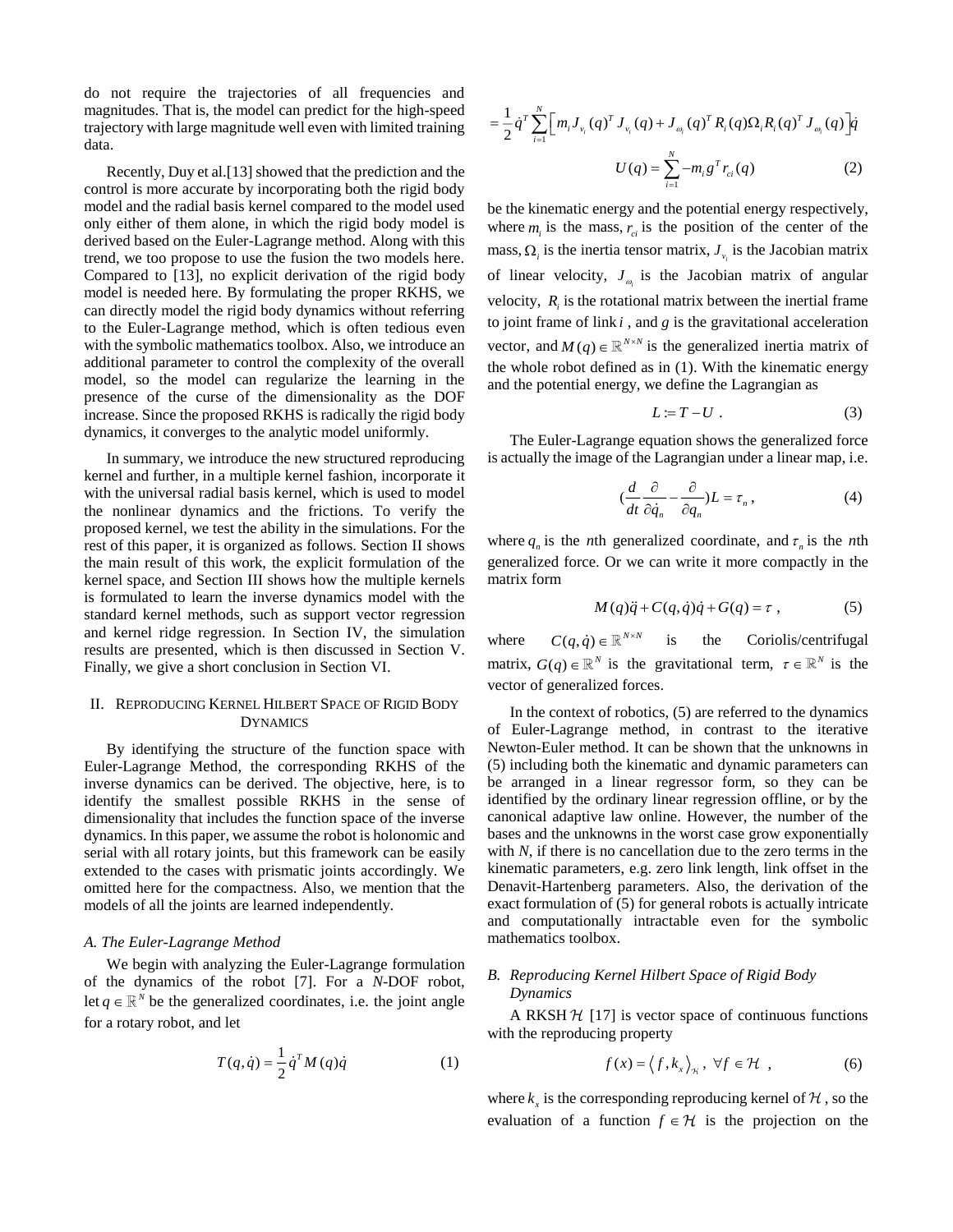kernel  $k<sub>x</sub>$ . As a result, the learning problem of the unknown function  $f$ , i.e. the system identification, given some finite observations becomes the inference problem given the projection of  $f$  on some subspace in  $H$  defined by the observation [\[18\]](#page-5-12), which can be solved the standard kernel methods e.g. regulated least-square or support vector machine. However, the choice of RKHS actually affects the learning greatly. A RKHS with small effective dimensionality or size in terms of  $k<sub>x</sub>$  can learn and converge faster. Therefore, the chosen RKHS should capture the structure of the unknown function *f* .

The objective is to find a particular RKHS that is large enough to contain (4) and yet small enough to prevent overfitting given finite observations. Also the RKHS should be endowed with computationally efficient reproducing kernel. We denote  $\mathcal{H}_L$  the RKHS that contains (4) with such characteristics. Now we shall derive the analytic form of the reproducing kernel of  $\mathcal{H}_L$ . Let  $\mathcal X$  be the set of all possible states  $(q, \dot{q}, \ddot{q})$  of the robot, and with the abuse of notation we may write, for example,  $q \in \mathcal{X}$  for simplicity. Since  $\mathcal{X}$  is a bounded and closed subset in the Euclidean space, and (4) is a bounded and continuous functional on  $X$ , there exists at least one RKHS containing (4). First, we define the following RKHSs,

$$
\mathcal{H}_{\dot{q}} = \overline{span}\{\frac{1}{\sqrt{N}}\,\ddot{q}\mid \ddot{q} \in \mathcal{X}\}\tag{7}
$$

$$
\mathcal{H}_{q \otimes q} = \overline{span} \{ \frac{1}{\sqrt{N}} \dot{q} \otimes \frac{1}{\sqrt{N}} \dot{q} \mid \dot{q} \in \mathcal{X} \}
$$
(8)

$$
\mathcal{H}_{\chi} = \overline{span}\{\chi(q) | q \in \mathcal{X}\},\tag{9}
$$

where the nonlinear map

$$
\chi: \mathcal{X} \to \mathbb{R}^{3^N}
$$
  

$$
x = (q, \dot{q}, \ddot{q}) \to \bigotimes_{n \in \mathbb{N}_N} (\cos q_n, \sin q_n, 1)
$$
 (10)

the bar denotes the completion of a metric space,  $N_i := \{1, ..., N\}$ , and  $\sqrt{N}$  is introduced as a normalization factor. Namely,  $\mathcal{H}_{\dot{q}}$  contains the linear functions of  $\ddot{q} \in \mathcal{X}$ , and  $\mathcal{H}_{q\otimes q}$  contains the quadratic functions of  $\dot{q} \in \mathcal{X}$ , and so on.

#### **Proposition**

*The kinematic energy and the potential energy of the rigid body dynamics lie in the following RKHS,*

$$
T \in \mathcal{H}_{q \otimes q} \otimes \mathcal{H}_{\chi} \otimes \mathcal{H}_{\chi} =: \mathcal{H}_{T}, \tag{11}
$$

$$
U \in \mathcal{H}_\chi = \mathcal{H}_U ; \tag{12}
$$

*Proof:*

Since the Jacobian matrices can be shown to be

$$
J_{v_i} = \left[\frac{\partial r_{ci}}{\partial q_1} \quad \cdots \quad \frac{\partial r_{ci}}{\partial q_N}\right],\tag{13}
$$

$$
J_{\omega_i} = [\rho_1 z_0 \quad \dots \quad \rho_N z_{N-1}], \tag{14}
$$

where

$$
\rho_n = \begin{cases} 0, & \text{if joint } n \text{ prismatic} \\ 1, & \text{if joint } n \text{ rotary} \end{cases} \tag{15}
$$

 $z_{n-1}$  is the axis of the *n*th generalized coordinate, and  $n \in \mathbb{N}_N$ . We note that the order of the subscript follows the traditional Denavit-Hartenberg convention, in which the frame *i*-1 is defined with respect to link *i*, and the two endpoints of link *i* are joint *i* and joint *i+*1. Although we assume all the joints are rotary, the derivation for prismatic joints is simpler and can be done in the same fashion. To claim Proposition, it is sufficient to show  $J_{v_i}$ ,  $R_i(q)^T J_{\omega_i}(q)$  $R_i(q)^T J_{\omega_i}(q) \in \mathcal{H}_{\chi}$ , where it is obvious that  $J_{v_i} \in \mathcal{H}_{\chi}$  since  $r_{ci} \in \mathcal{H}_{\chi}$  and the linear operator  $\partial / \partial q_n$  maps all the elements in  $\mathcal{H}_{\chi}$  to the subspace in  $\mathcal{H}_{\chi}$ . For the angular velocity, we have

$$
R_i(q)^T \rho_n z_{n-1} = \rho_n R_{i-1}^0(q)^T R_n^0(q) e_3 = \rho_n R_n^{i-1}(q) e_3, (16)
$$

where  $e_3 \in \mathbb{R}^3$  is the standard basis, and therefore it is in  $\mathcal{H}_\chi$ . As for the potential energy, the derivation is similar.

*Q.E.D.*

After identifying the RKHSs of the kinematic energy and the potential energy, the RKHS  $H<sub>L</sub>$  should contains the image of  $\mathcal{H}_{T} \oplus \mathcal{H}_{U}$  under the linear map (4).

## **Theorem**

Let Im( $\mathcal{H}_T \oplus \mathcal{H}_U$ )<sub>n</sub> be the image of  $\mathcal{H}_T \oplus \mathcal{H}_U$  under the linear *map,* 

$$
T_n := \left(\frac{d}{dt}\frac{\partial}{\partial \dot{q}_n} - \frac{\partial}{\partial q_n}\right), \quad n \in \mathbb{N}_N. \tag{17}
$$

*Then*  $\text{Im}(\mathcal{H}_{T} \oplus \mathcal{H}_{U})_{n}$  can be included in the following RKHS

$$
\mathcal{H}_L := (\mathcal{H}_{\ddot{q}} \oplus \mathcal{H}_{\dot{q} \otimes \dot{q}}) \otimes (\mathcal{H}_{\chi} \otimes \mathcal{H}_{\chi}) \oplus \mathcal{H}_{\chi} \setminus \mathcal{H}_1, \quad (18)
$$

*for all*  $n \in \mathbb{N}_N$ , where  $\mathcal{H}_1$  *is the space of constant function.* 

The RKHS  $\mathcal{H}_L$  is indeed computationally efficient and can model the inverse dynamics with the reproducing kernel,

$$
\hat{k}_{\mathcal{H}_L}(x, y) = (\langle \ddot{q}_y, \ddot{q}_x \rangle + \langle \dot{q}_y, \dot{q}_x \rangle^2) \prod_{i \in \mathbb{N}_N} (\cos(q_{x,i} - q_{y,i}) + 1)^2
$$
\n
$$
+ \prod_{i \in \mathbb{N}_N} (\cos(q_{x,i} - q_{y,i}) + 1) - 1
$$
\n(19)

We omitted the proof here for the compactness.

In fact, it is only slightly larger than the smallest RKHS possible by observing that the smallest RKHS to contain  $\tau_n$ for all  $n \in \mathbb{N}_N$  is of size *N* times larger than  $\text{Im}(\mathcal{H}_T \oplus \mathcal{H}_U)_n$ . However, such a RKHS may loss the easily manipulated reproducing kernel function, whereas in  $\mathcal{H}_L$  the reproducing kernel has a simple closed form.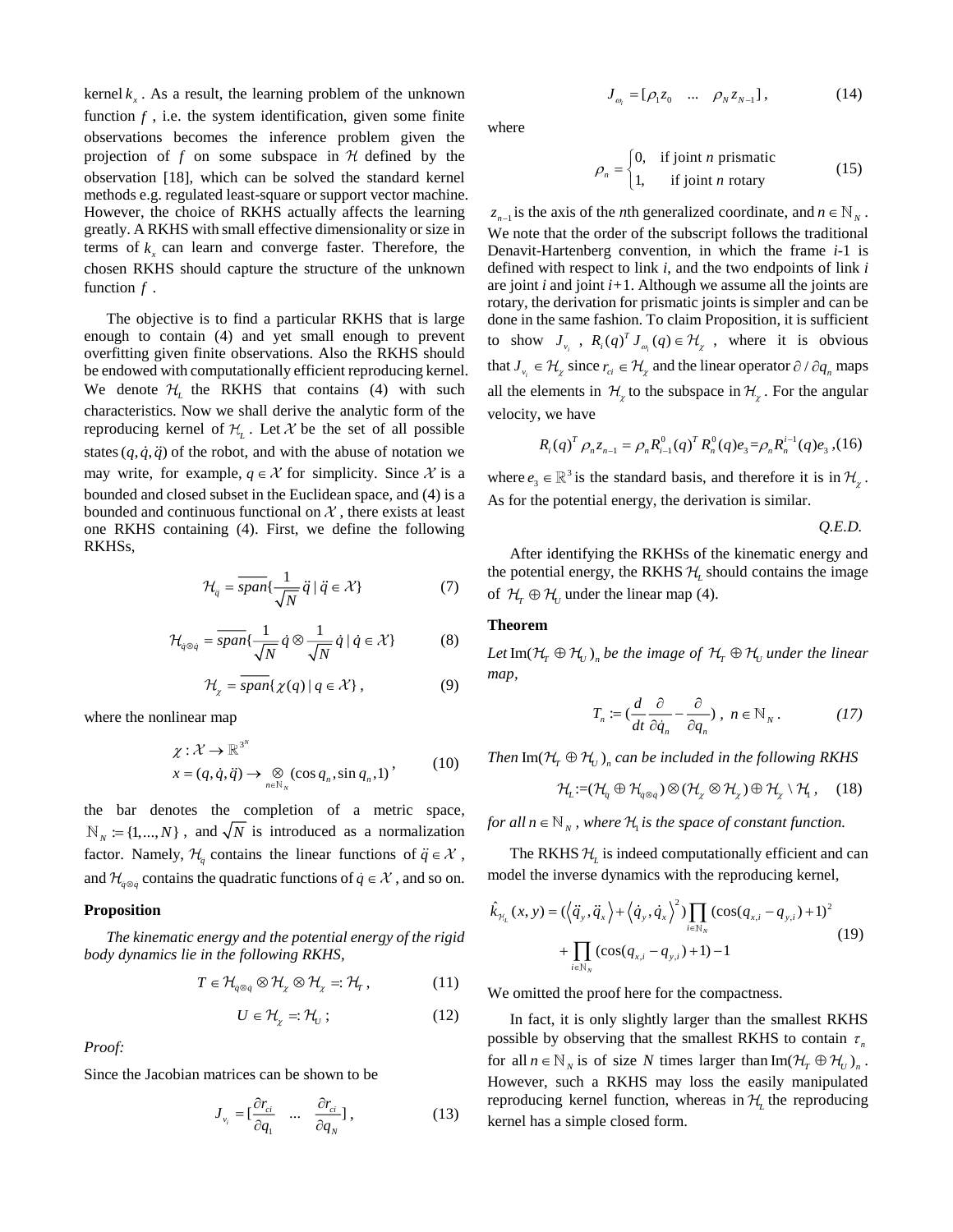To this end, if (19) is used unreservedly, the curse of dimensionality may occur. We can observe that  $\dim(\mathcal{H}_L) = \mathcal{O}(6^N N^2)$ , and therefore the limited size of training data can never catch up the size of the hypothesis space. This obstruction can be circumvented by introducing an additional regularization parameter  $\sigma$ , and by scaling  $\mathcal{H}_L$ , we can obtain a new reproducing kernel

$$
k_{\mathcal{H}_L}(x, y) = (\langle \ddot{q}_y, \ddot{q}_x \rangle + \langle \dot{q}_y, \dot{q}_x \rangle^2) k_x (q_x, q_y)^2 + k_x (q_x, q_y) - 1
$$
 (20)

where

$$
k_{\chi}(q_{x}, q_{y}) \coloneqq \prod_{i \in \mathbb{N}_{N}} \frac{(\cos(q_{x,i} - q_{y,i}) + \sigma)}{1 + \sigma} - \left(\frac{\sigma}{1 + \sigma}\right)^{N} + 1 \tag{21}
$$

In this scaled  $\mathcal{H}_L$ , the contributions of high-order terms are penalized, though the overall dimensionality is the same. The additional parameter  $\sigma$ , selected by cross-validation, can guide the machine to bias to the correct parameterization. One can observe that the high-order terms in (4) are those without the cancellation due to the DH parameters, which shows the parameterization in (20) is a good prior knowledge to learn the inverse dynamics. Finally, we remark that  $\mathcal{H}_L$  is essentially the same as the rigid body dynamics, but no derivation of nonlinear bases in (5) is needed anymore, and the computational time decreases due to the computational efficient kernel (20).

## III. LEARNING THE INVERSE DYNAMICS IN MULTIPLE-KERNEL FORMULATION

<span id="page-3-0"></span>By learning the inverse dynamics, we mean learning the mapping from the states of the dynamics and the actuation force  $\tau_a$ , that is  $\Gamma$  :  $(q, \dot{q}, \ddot{q}) \rightarrow \tau_a$  such that

$$
(\frac{d}{dt}\frac{\partial}{\partial \dot{q}_n} - \frac{\partial}{\partial q_n})L = \tau_n = \tau_{a,n} + \tau_{f,n}
$$
 (22)

holds for all  $n \in \mathbb{N}_N$ , where  $\tau_f$  is the force due to frictions and other unmodeled dynamics, and the subscript denotes the *n*th component. In the presence of  $\tau_f$ , the inverse map  $\Gamma$  is not well defined in general, whereas the inverse map from  $(q, \dot{q}, \ddot{q})$  to  $\tau_n$  always exists. Let  $\mu_x$  be the probability measure on  $X$ , the learning of inverse dynamics is aimed to find the actuation force  $\hat{\tau}_a$  such that,

$$
\hat{\tau}_{a,n} = \arg\min_{\tilde{\tau}_{a,n}\in\mathcal{H}} \left\| \tilde{\tau}_{a,n} + \tau_{f,n} - \tau_n \right\|_{\mathcal{L}^2(\mathcal{X},\mu_x)}^2 \tag{23}
$$

for all  $n \in \mathbb{N}_N$ , where  $\mathcal H$  is the hypothesis space.

As mentioned earlier and evidenced in [\[13\]](#page-5-9), the combination of the rigid body dynamics and the radial basis kernel can model the dynamics better, since the rigid body dynamics captures quickly the structured component while the radial basis kernel can approximate universally any function. Therefore, to model the inverse dynamics we combine the proposed kernel (20) with a general radial basis kernel *rbfs*

$$
k_{rbfs}(x, y) :=
$$
  
\n
$$
\exp(-\frac{\|\cos q_{,} - \cos q_{,}\|^{2} + \|\sin q_{,} - \sin q_{,}\|^{2} + \| \dot{q}_{,} - \dot{q}_{,}\|^{2} + \| \ddot{q}_{,} - \ddot{q}_{,}\|^{2})}{2\sigma})
$$
\n(24)

where the trigonometric mappings are introduced to better model the effect of the rotary joints, in contrast to the traditionally used radial basis kernel *rbf* in modeling (5)

$$
k_{\text{rbf}}(x, y) := \exp(-\frac{\left\|q_x - q_y\right\|^2 + \left\|\dot{q}_x - \dot{q}_y\right\|^2 + \left\|\ddot{q}_x - \ddot{q}_y\right\|^2}{2\sigma}) \tag{25}
$$

In terms of (23), it is equivalent to choose

$$
\mathcal{H} = \mathcal{H}_L \oplus \mathcal{H}_{\text{rbfs}} \,, \tag{26}
$$

where  $\mathcal{H}_{\text{rbfs}}$  is the RKHS with reproducing kernel (24). Since  $\tau_n \in \mathcal{H}_L$  and  $\mathcal{H}_{\text{rbfs}}$  is universal, we can have

$$
\min_{\tilde{\tau}_{a,n}\in\mathcal{H}} \left\| \tilde{\tau}_{a,n} + \tau_{f,n} - \tau_n \right\|_{\mathcal{L}^2(\mathcal{X},\mu_x)}^2
$$
\n
$$
= \min_{\tilde{\tau}_{f,n}\in\mathcal{H}_{hfs}} \left\| \tilde{\tau}_{f,n} - \tau_{f,n} \right\|_{\mathcal{L}^2(\mathcal{X},\mu_x)}^2 = Var_x\{\tau_{f,n}\}
$$
\n(27)

That is, the modeling error is due to the variance of  $\tau_f$  with respect to the probability measure  $\mu_{\rm x}$  as the number of observations goes to infinity.

In implementation, the inverse dynamics is learned by the combination of kernels (20) and (24),

$$
k_{mkl} = \delta k_{\mathcal{H}_L} + (1 - \delta) k_{\text{rbfs}},\tag{28}
$$

where  $\delta \in [0,1]$  chosen be cross-validation in the experiments and  $k_{\mathcal{H}_t}$  and  $k_{\mathit{rbfs}}$  are normalized so that the traces of the empirical kernel matrices are the same, and solved by the kernel ridge regression or the support vector regression.

### IV. SIMULATIONS

<span id="page-3-1"></span>In this section, the simulation results are presented. We want to compare the generalization of the proposed kernels (20) and (28), and the traditional learning-based approaches (24) and (25). In each of the following simulations, we show the testing error with respect to the complexity of the underlying model, i.e. the DOF of the robot, in different scenarios: with or without the presence of measurement noise and nonlinear frictions. In the following, for each of DOF, five different robots with random kinematic and dynamic parameters are used as the plant to be learned. We remark that the parameters are sampled from a bounded uniform distribution so that all the parameters are physically feasible, e.g. the inertia matrix are always positive definite. For each of the robot, 5000 training data and another 5000 testing data with angular positions, angular velocities, and angular accelerations sampled from the uniform distribution are used for the validation. Given the uniformly random states, the kinematic and the dynamic parameters, the generalized forces in (4) are computed using Newton-Euler method iteratively. Therefore, the data of the ideal robot dynamics can be obtained. As for the unmodeled dynamics, the adopted noise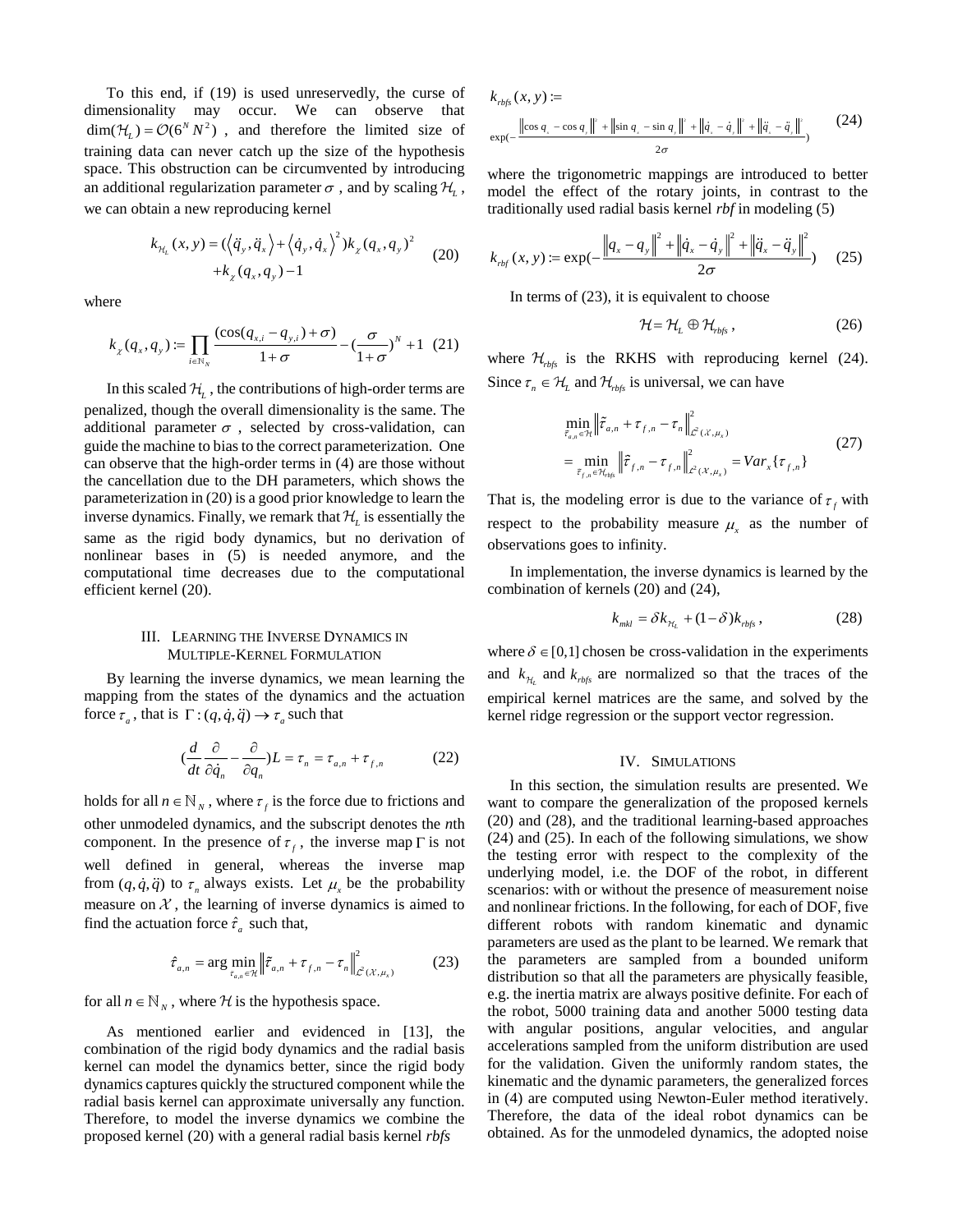is the zero-mean Gaussian noise, the viscous friction is modeled by the force linear to the generalized velocity, and the Coulomb friction is modeled as the sign function of the generalized velocity. To learn the unknown model, we use the least-square regularized learning, i.e. the kernel ridge regression, and the kernel parameters and the parameter that controls the tradeoff between the complexity of the space and the fitting error all chosen by the 3-fold cross-validation. The optimal parameters is chosen to be the combination of parameters that minimize the empirically expected prediction error, and the whole training data set is used to retrain the final model with the optimal parameter. Finally, to verify the result, the performances are shown in terms of prediction errors overall all the generalized coordinates both in root mean square (RMS) and the peak error (PE). Also, we note that all the generalized force in the simulation are normalized within [-1,1] for comparison. In the following, the proposed kernel (20) is denoted by *pol*, (25) is denoted by *rbf*, (24) is denoted by *rbfs,* and (28) is denoted by *mkl*.

[Fig. 1](#page-4-1) shows the simulation results of the ideal robot dynamics without any friction and noises. [Fig. 1](#page-4-1) (a) and (b) shows the prediction error of the normalized generalized force in terms of RMS and PE with respect to the complexity of the model, respectively. We remark here that the dimensionality of the proposed kernel is actually analytic

$$
\dim(\mathcal{H}_L) = (N + \frac{1}{2}N(N+1))6^N + 3^N - 1, \qquad (29)
$$

which is the upper bound of possible terms in a general Euler-Lagrange model. Since 5000 training data is sufficient to cover the whole space in terms of the dimensionality for a robot with  $N \leq 3$ , we can see a clear boundary on  $N = 3$  in pol. On the other hand, 5000 training data no longer covers the whole hypothesis space for robot with  $N > 3$ . In this situation, the performance of the kernel depends on the quality of the regularized parameters, i.e.  $\sigma$  in each kernel function. As mentioned in (29), the size of the training data may never catch up the dimensionality of the underlying model, so the performance of different models become close especially when  $\ell \ll N^2 6^N$ . Also, we can observe *rbfs* outperforms the traditional *rbf*, since the characteristics of the rotary joints are better captured. Comparing all the models, the proposed *pol* consistently shows better performance, which is expected since it is radically the Euler-Lagrange model.

[Fig. 2](#page-5-13) shows the simulation results of the ideal robot dynamics with both frictions and noises. The Coulomb frictions and the viscous frictions are modeled as mentioned previously with the magnitude chosen randomly, and the noise is the zero-mean Gaussian noise with standard deviation 0.05. Compared to [Fig. 1,](#page-4-1) the kernel *pol* performs badly in the presence of frictions. The performance can be increased, however, by introducing *rbfs* forming the kernel *mkl.* Since *mkl* captures partly the structure of the dynamics, the performance is consistently better than *rbf* and *rbfs.* Another feature is that all the models seem to learn similarly as *N* increases. This is because the effect of the frictions is neglectable when the training data is too scarce compared to the size of the space. In particular, *pol* learns as without friction and is better than both *rbf* and *rbfs*. The *mkl* model, on



<span id="page-4-1"></span>Fig. 1. Prediction error of the ideal model without measurement noise. (a) prediction error (b) prediction error shown in dB

the contrary, performs better than the others regardless of the condition of frictions and noises. Finally, we note that the computational time of evaluating 1 testing samples given the model spanned by 5000 training samples in a standard PC with CPU i5-750 is bounded below 5ms. Therefore, the real-time computation is possible.

### V. DISCUSSIONS

<span id="page-4-0"></span>In the simulation of ideal robot dynamics, the proposed *pol* kernel shows better generalization compared to the general learning kernel, since it captures the structure of the dynamics of the robot as the Euler-Lagrange model. However, *pol* may give unsatisfactory results when the friction cannot be neglected. To learn the unmodeled dynamics as well, we propose *mkl* to combine *pol* with *rbfs* by direct sum, where the weighting between two kernels  $\delta$  is chosen by cross-validation instead of using the general multiple-kernel learning that automatically tunes the weighting for the following two reasons. First, the multiple-kernel learning tends to overfit when quality of the training data is poor or the size of the training data is small, since the multiple-kernel learning is actually an expectation maximization routine. Second, the precise value of unknown parameter in our experiments tends not to be decisive, so only a small set of parameters are needed to be tested in the cross-validation, which is much faster than the multiple kernel learning . The results show that *mkl* predicts better compared to the general